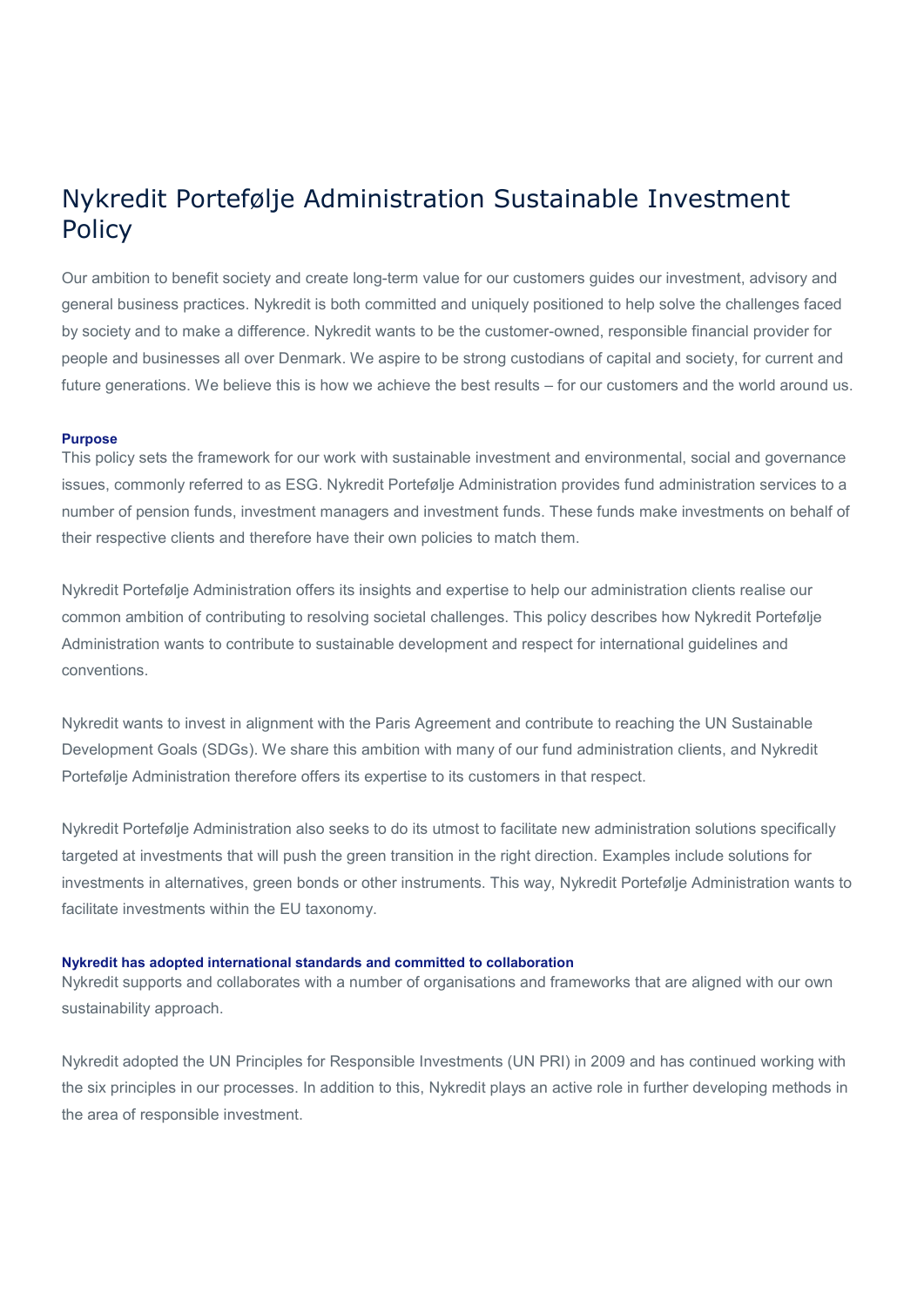Nykredit has endorsed the UN Global Compact since 2008 and was one of the founding members of the UN Principles for Responsible Banking in 2019. Furthermore, Nykredit is a member of Dansif, Eurosif and several trade associations, including Finance Denmark. Also, Nykredit has contributed to and supports the Danish Investment Association's sector recommendations on sustainability. Generally, we consider it important to contribute to the development of sector recommendations and shared methods.

Nykredit Portefølje Administration wants to help our administration clients in their commitment to and work with standards.

### **Link to Nykredit's Remuneration policy**

This Sustainable Investment Policy has a direct link to Nykredit's Remuneration policy. The individual staff member's compliance with the policies of the Nykredit Group, including this one, is one of the cornerstones of the Remuneration policy. Nykredit's ambition to be Denmark's leading customer-owned, responsible financial provider also plays a key role, and this policy has ties with Nykredit's Corporate Responsibility Policy. Nykredit has formulated ESG key figures focused on climate footprint, sustainable solutions as well as customers' and staff's views of Nykredit's performance in terms of sustainable investment. Some Nykredit staff members have bonus schemes or may receive performance awards, and in both cases, the determination is based partly on this policy and their sustainable investment performance. Nykredit's remuneration policy is available at Nykredit's website.

### **Link to other policies**

Nykredit Portefølje Administration has set minimum standards in a number of areas, which apply to our business, and which are also of relevance in this context. For example, Nykredit Portefølje Administration complies with Nykredit's tax policy, which sets out to counter tax evasion. Nykredit Portefølje Administration is also making a keen effort to ensure that our administration clients comply with EU sanctions.

# **Help to include the aspects of sustainability in the funds**

Nykredit Portefølje Administration wants to help its administration clients invest within the framework of international agreements and Danish standards for responsible investment. Nykredit Portefølje Administration has a diverse investor base with different investment motives and invests in highly different markets and asset classes. Nykredit Portefølje Administration therefore wants to offer investors a broad range of solutions and flexibility in responsible investment methods. All investment funds share a wish for integrity and transparency of issues, solutions and results.

Nykredit Portefølje Administration helps our administration clients meet the minimum recommendations for sustainable investments issued by Finance Denmark, also with respect to the annual reporting of these funds.

In this connection, Nykredit Portefølje Administration offers quarterly screening of the administered investment funds for issuers' activities in breach of widely recognised UN conventions, the Ten Principles of the UN Global Compact or the OECD's Guidelines for Multinational Enterprises. At the same time, ESG-related risks are assessed. As part of this process, the climate footprint of the investment funds is assessed, provided that available data from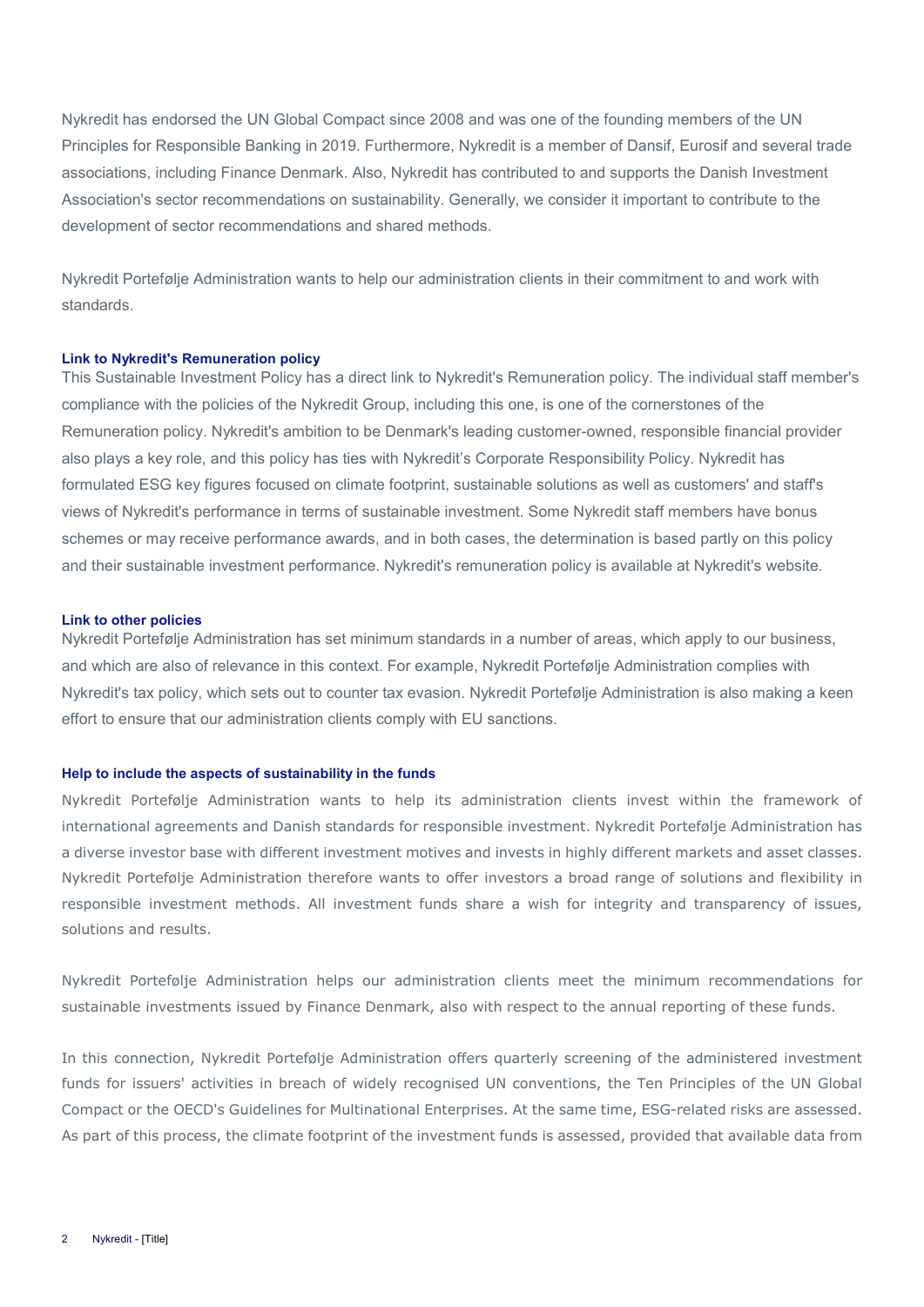issuers so permits. The results of these analyses are shared with the individual fund managers charged with acting on such information in accordance with the guidelines of the individual investment funds.

Nykredit Portefølje Administration also assists in handling any breach of international standards. This also involves ensuring compliance with Danish recommendations to not invest in companies involved in the manufacturing of controversial weapons, defined as cluster weapons, landmines, bio-weapons, chemical weapons and nuclear weapons to countries that are not covered by the UN Treaty on the Non-Proliferation of Nuclear Weapons.

Generally, the individual investment fund managers are responsible for any active stewardship activities, but Nykredit Portefølje Administration may also offer its assistance in this respect. The purpose of voting should always be to secure a company's long-term value creation and thereby the investment of our investors. The Fund exercises its vote solely for the purpose of ensuring the highest potential return for investors. Having the most knowledge of the companies, the investment managers are tasked with casting Nykredit's votes in accordance with a fund's policy.

In its prospectus, the individual investment fund describes the specific procedures for handling of breach of international standards and inclusion of ESG-related risks in the investment process. If an investment fund includes futures, derivatives or similar instruments, it will as a general rule choose a version which does not involve controversial weapons and which otherwise meets the guidelines of the investment fund. Cases where this is not possible must be reported to the board of directors.

At least once a year, Nykredit Portefølje Administration collects information on behalf of individual funds' board of directors from the investment fund managers on their efforts in the area of responsible investment, their active stewardship and the actions taken by the investment manager on the basis of quarterly screenings of the investment funds. This information may be included together with the results of any quarterly screenings in the fund's annual corporate responsibility report. This report is presented together with the annual report and published on the website of the funds.

# **Due diligence and Nykredit Portefølje Administration's data providers**

The preconditions for investing with the aim to create value and benefit society are knowledge and the ability to execute. In this context, high quality data and reliable service providers play an important role. Nykredit Portefølje Administration obtains data from a variety of sources via Nykredit. Nykredit receives information from investee companies and combines it with information from public sources such as authorities, international organisations, NGOs and, of course, the media. In addition to this, Nykredit buys data and research from stock brokers and specialised providers of sustainability databases. Insights from these sources may be included in the investment process and the active stewardship through engagement with the company and voting. The latter is executed through our service providers by proxy voting and active stewardship.

Nykredit regularly assesses the suppliers and service providers' ability to supply valid data, accurate research and, in relation to engagements, to deliver on Nykredit's requests. At least once a year, we evaluate the quality of the services and collaboration. Nykredit's website and our annual reports contain a list of our current service providers.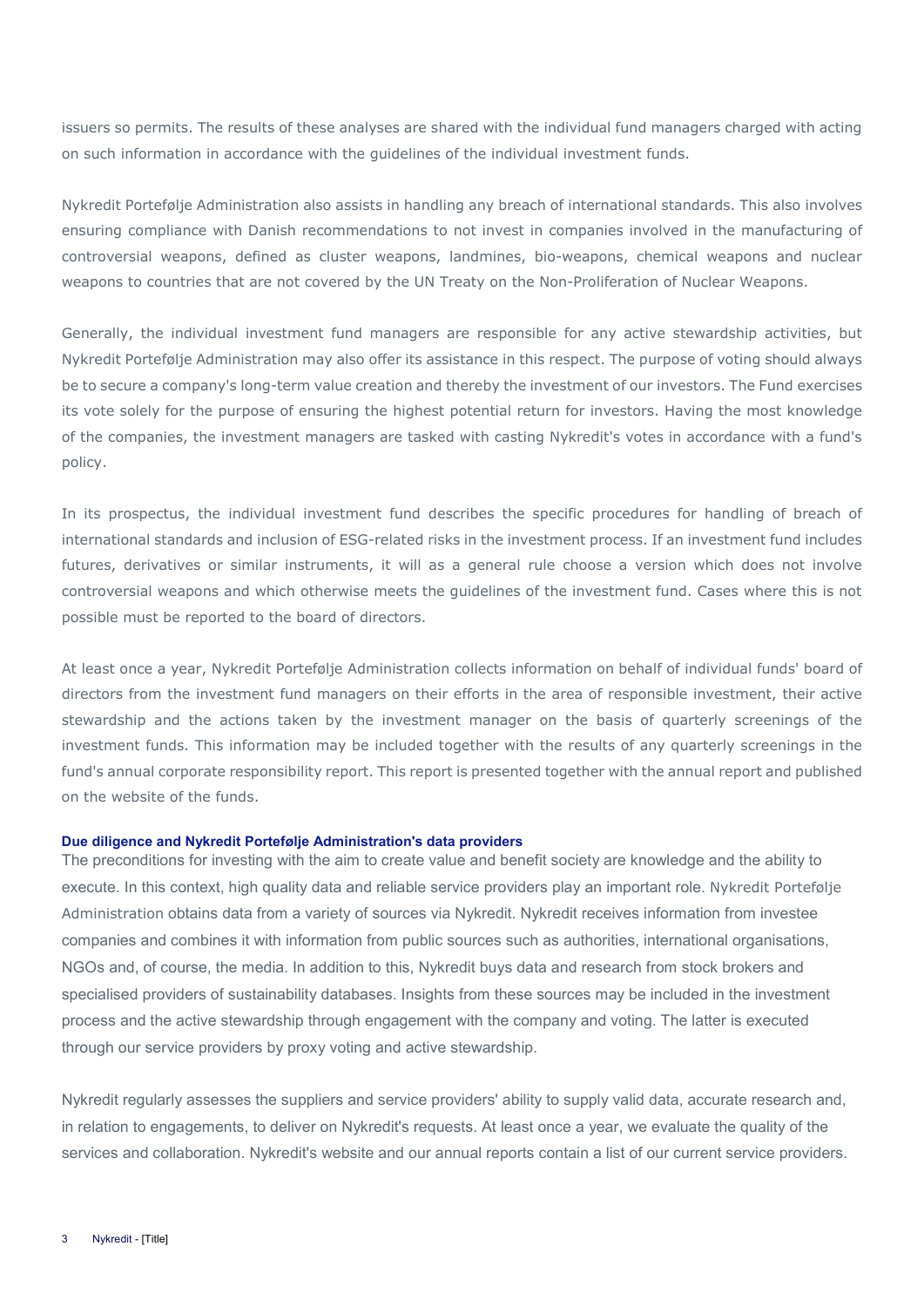# **Transparency**

Nykredit Portefølje Administration reports on its actions and results thereof on an annual basis. In this connection Nykredit Portefølje Administration will report on the negative consequences of the investments administered as well as the climate footprint. Nykredit Portefølje Administration will also report on the exposure of the assets under administration to the EU taxonomy.

## **Organisation and reporting**

The Board of Directors of Nykredit Portefølje Administration approves the company's Sustainable Investment Policy, which is subject to annual updates. The Board of Directors is briefed at least annually on Nykredit's corporate responsibility activities, often at the time of publication of the statutory corporate responsibility report.

Nykredit Portefølje Administration participates in Nykredit's Sustainable Investment Forum, which decides issues concerning the implementation of Nykredit's overall Sustainable Investment Policy for investment funds related to Nykredit. The Forum meets four times a year to decide on active stewardship and exclusions, and to further integrate sustainability in the investment process. Nykredit's Head of Wealth Management is the Chair of the Sustainable Investment Forum, and other members are representatives of Asset Management, Group Finance and Investment, Nykredit Portefølje Administration and People & Identity. The policy is put into practice by the relevant business units, including Asset Management, which submit recommendations for decision. On an annual basis, Nykredit's Sustainable Investment Forum and the Board of Directors of the individual investment funds evaluate the need for and the efforts made with respect to developing the overall policy. Against this background, Nykredit Portefølje Administration assesses whether any revision of the company's Sustainable Investment Policy is required.

## **Conflicts of interest**

From time to time, Nykredit Portefølje Administration may encounter conflicts of interest in respect of fulfilling its stewardship responsibilities. To ensure that such situations are addressed correctly, they are covered by Nykredit's Conflicts of interest policy.

With a view to treating all customers in an honest, fair and professional manner, Nykredit has initiated the following procedures and precautions to identify situations in which conflicts of interest or suspicions thereof may arise and to avoid these:

- 1. Business procedures containing provisions to the effect that all staff members must always pay attention to potential and actual conflicts of interest and endeavour to avoid them.
- 2. Internal training and instruction of relevant staff to identify potential conflicts of interest and endeavour to avoid them.
- 3. The assignment of responsibilities with staff members in order to ensure that actual and potential conflicts of interest are reported to their supervisors and the compliance function and treated at the appropriate level.

When conflicts of interest in respect of active stewardship are identified, managers and the compliance function will be notified. The Boards of Directors of affected investment funds will be informed about the conflict of interest and